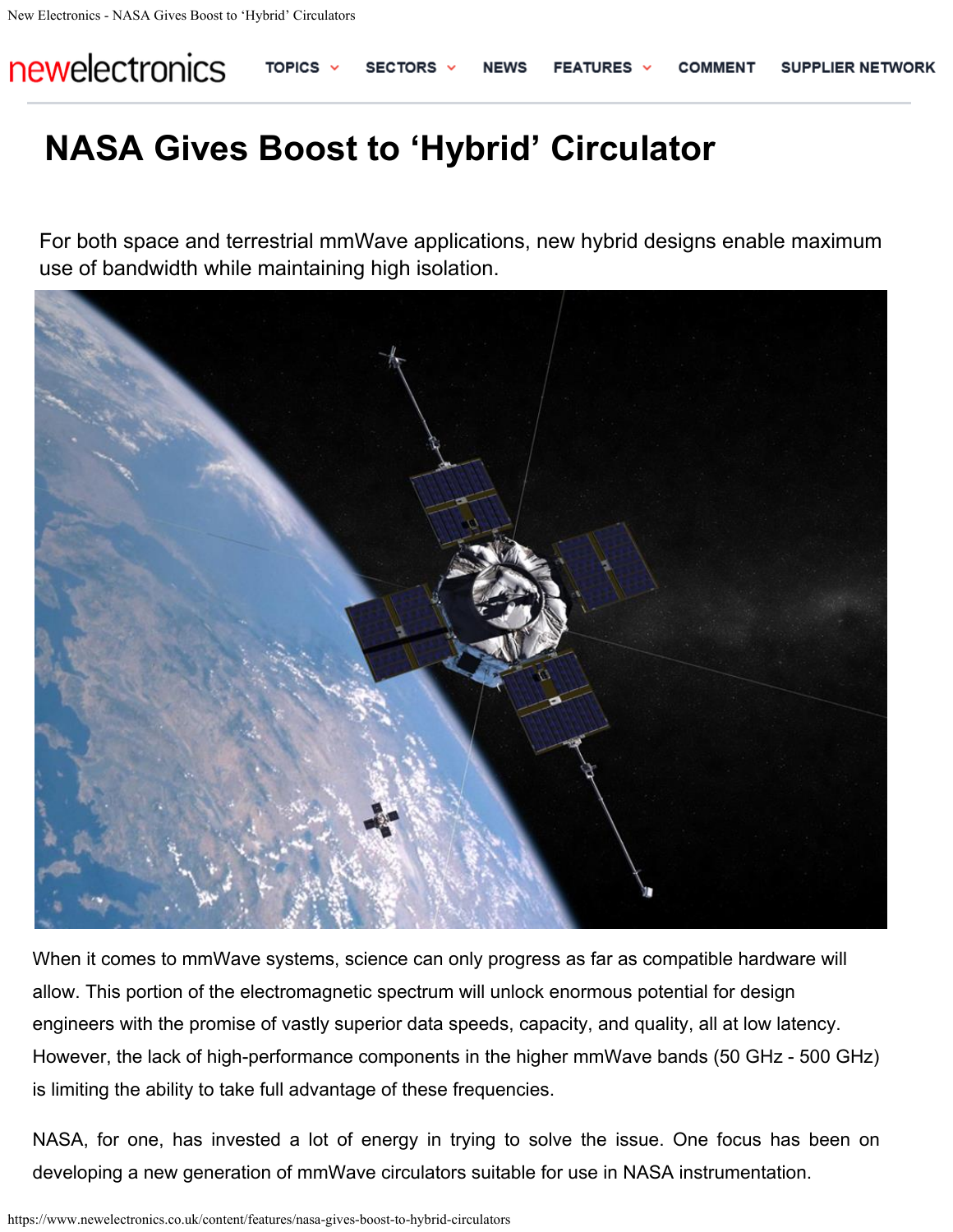Circulators are primarily used in transmit-receive systems such as point-to-point radio and radar. They allow a transmitter and receiver to share a common antenna while simultaneously isolating the transmitter and receiver from each other. Thus, a high-power signal from a transmitter does not damage a sensitive receiver. The greater the isolation, the better.

However, at the higher mmWave frequencies, the state-of-the-art Y-junction circulator is effective only within a very narrow bandwidth. Using a Y-junction circulator can place a severe bandwidth limitation on the entire system.

In response to this challenge, Small Business Innovation Research (SBIR) Phase I and Phase II contracts were recently awarded by NASA to spur the development of a circulator with significantly higher bandwidth. This effort is paying dividends as a new circulator technology has recently been developed.

This new type of circulator has been dubbed the "hybrid circulator" and can, theoretically, cover entire waveguide bands with relatively low insertion loss and more than 20 dB of isolation. The hybrid circulator will enable designers to push greater volumes of data through systems operating in the upper regions of the mmWave spectrum.

## **Stretching the limits**

The hybrid circulator is being developed by Micro Harmonics and their initial prototypes were designed to cover the 150-190 GHz band in WR-5 and were assembled and tested in early 2021. The measured insertion loss was less than 2.2 dB and the isolation was greater than 20 dB across the entire 150-190 GHz band.

For comparison, a state-of-the-art Y-junction circulator operating at 160 GHz has a 20 dB bandwidth near 3 GHz and a slightly higher insertion loss than the hybrid. The bandwidth of the hybrid circulator is thus an order of magnitude greater than that of the Y-junction.

The new hybrid circulator gives microwave engineers the option of specifying one component that can operate over multiple bands, making instrument architecture much easier. The hybrid circulators are quickly finding application. NASA's Cloud Radar System group, based at the Jet Propulsion Laboratory (JPL) in California—is currently exploring their use in weather radars.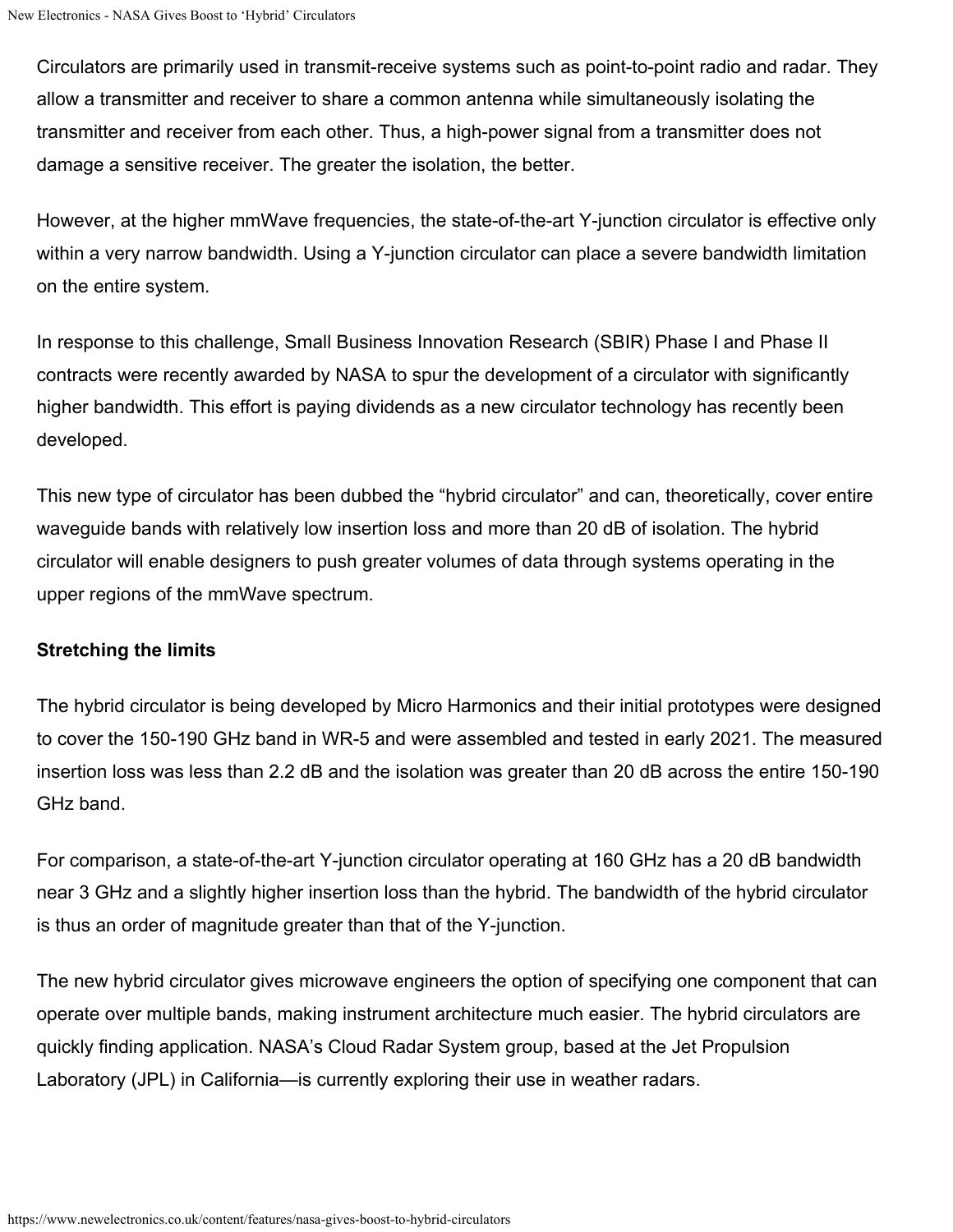JPL utilises circulators in their high-altitude aircraft and high-throughput satellite communication systems for measuring cloud properties and upper atmospheric constituents. Some of these systems operate in the G-band (167-175 GHz) with development also planned at frequencies near 240 GHz and beyond. Y-junction circulators are not manufactured at these frequencies due to the extreme sensitivity of the centre frequency to small variations in the dimensions of the ferrite core. But the hybrid circulator can easily reach the WR-2.8 band 260-400 GHz and possibly beyond.

Many industries have a need for wideband circulators at other mmWave frequencies: airport radar, telecommunications satellites, and high-speed point-to-point data links. Defence applications include bio-agent detection, battlefield radar, and night-time imaging.

Commercial applications include 5G (and higher) cellular technology, smart cities, connected vehicles, and other IoT applications.

In radar applications, larger bandwidth makes it easier to discern a target in a given sweep. But for any application, wider bandwidths allow for more data that can be supported since the data rate is directly proportional to the amount of bandwidth around the carrier frequency.

Another problem facing system designers is that few vendors offer standard stock circulators operating in mmWave frequencies. This forces microwave designers to seek custom solutions with narrow bandwidths and long lead times.

However, the development of the hybrid circulator will alter the landscape and open up new possibilities. In its partnership with NASA, Micro Harmonics plans to develop a full line of hybrid circulators operating in every standard waveguide band from 50-250 GHz over the course of the next two years. Beyond that, they plan to extend coverage to 400 GHz. These will not be custom solutions but rather off-the-shelf components. This is a case where science is driven by hardware availability.

## **Overcoming bandwidth limitations**

The Y-junction has been the dominant circulator technology for more than 50 years. The Y-junction circulator comprises a magnetically biased ferrite core located at the convergence of three waveguides. But the hybrid circulator achieves the circulator function in an entirely different way which overcomes the inherent bandwidth limitations in the Y-junction.